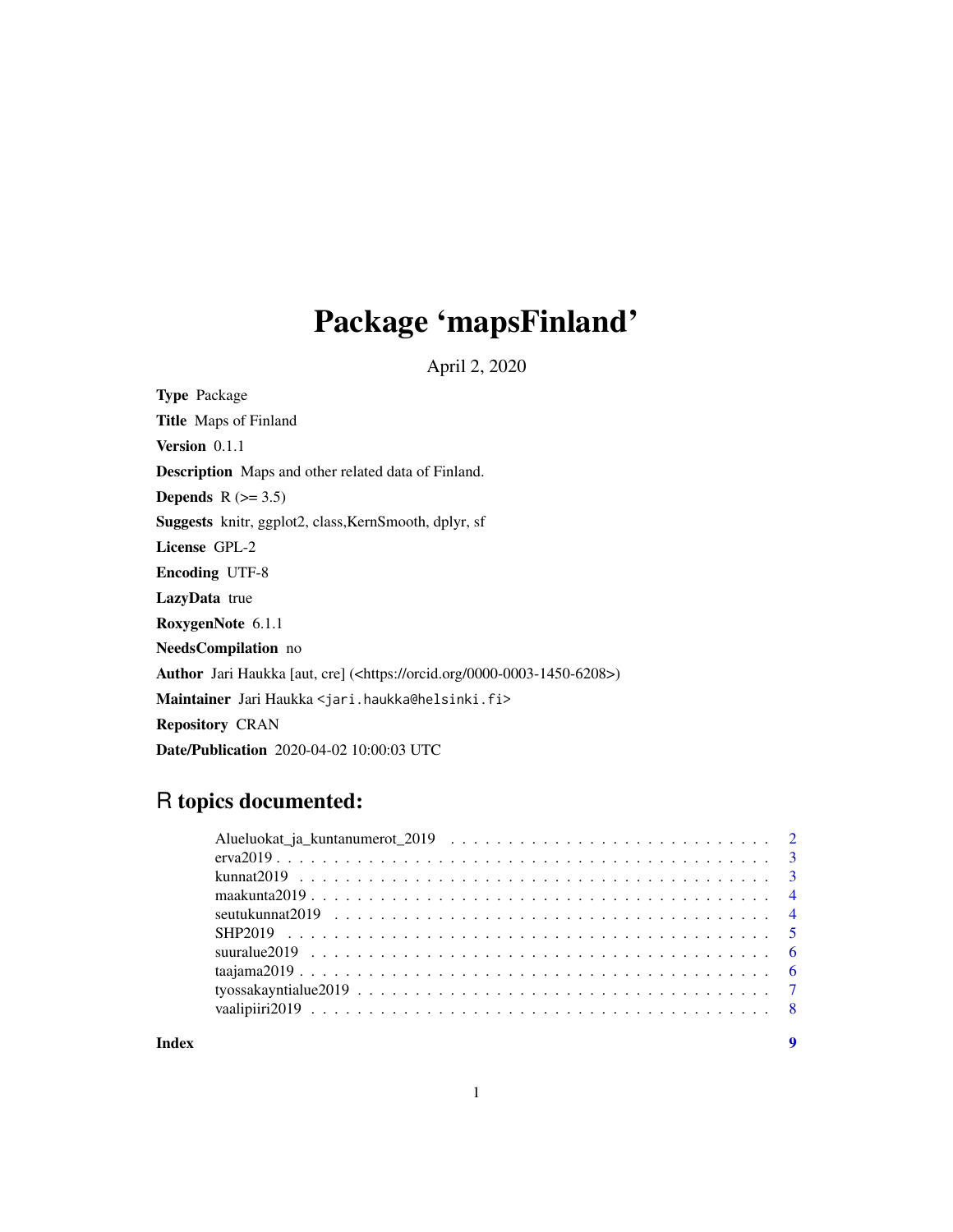<span id="page-1-0"></span>Alueluokat\_ja\_kuntanumerot\_2019

*A data set containing area codes*

#### Description

A data set containing area codes

#### Usage

Alueluokat\_ja\_kuntanumerot\_2019

#### Format

A data frame :

Kuntanumero Kuntanumero Kunnannimi Kunnannimi Ruotsinkielilinennimi Ruotsinkielilinennimi Manner-SuomijaAhvenanmaa Manner-SuomijaAhvenanmaa NUTS2-koodi NUTS2-koodi NUTS2-alueennimisuuralue NUTS2-alueennimisuuralue AVI-nro AVI-nro AVI-nimi AVI-nimi Ely15nro Ely15nro Ely15-nimi Ely15-nimi Ely9nro Ely9nro Ely9-nimi Ely9-nimi Maakuntanro Maakuntanro Maakunnannimi Maakunnannimi Seutukuntanro Seutukuntanro Seutukunnannimi Seutukunnannimi Kuntamuotokoodi Kuntamuotokoodi

Kuntamuoto Kuntamuoto

#### Source

[http://tilastokeskus.fi/meta/luokitukset/index\\_alue.html](http://tilastokeskus.fi/meta/luokitukset/index_alue.html)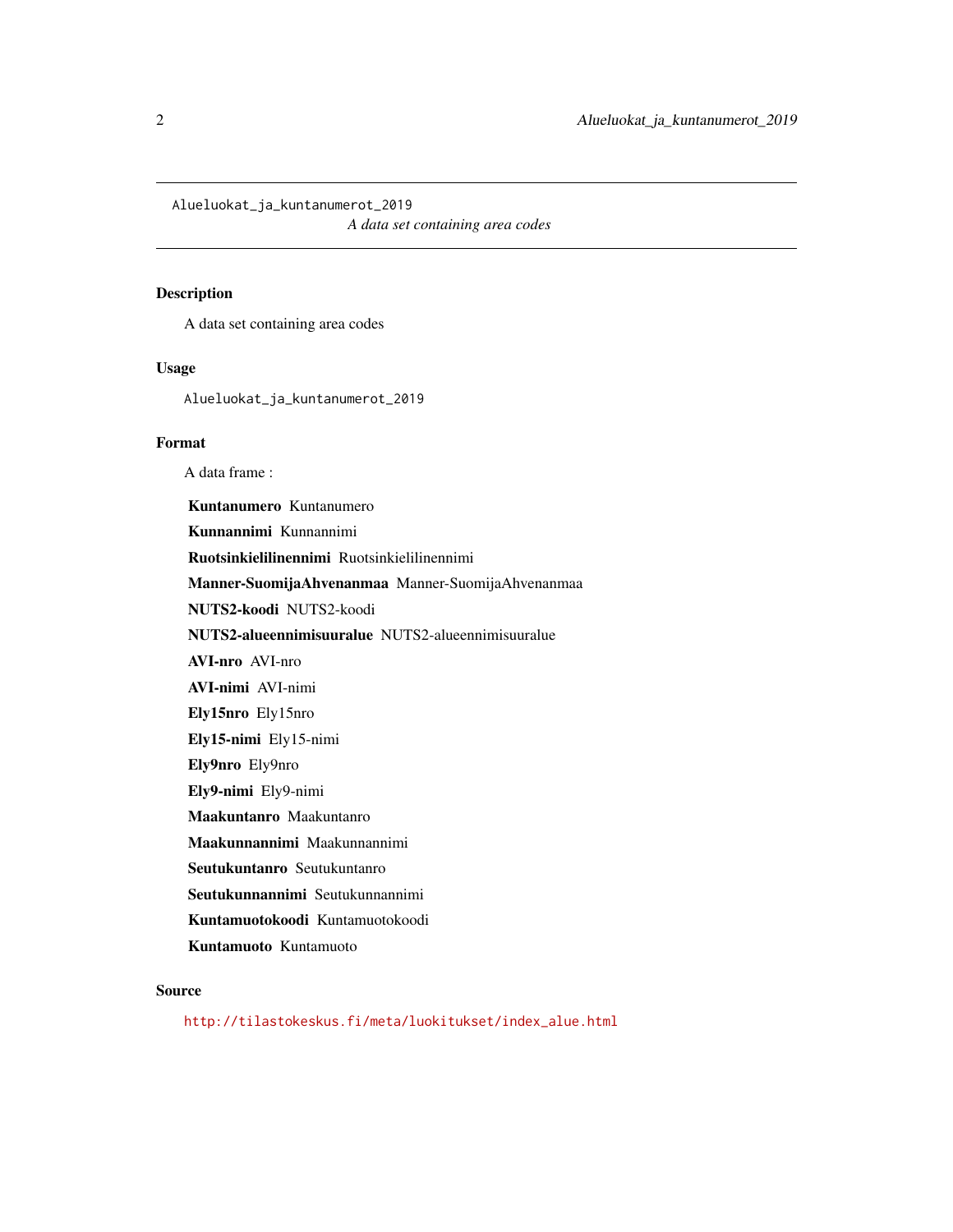<span id="page-2-0"></span>

# Description

A data set containing map of Finland with ERVA (erityisvastuualue) boundaries

# Usage

erva2019

# Format

A data frame with map boundaries:

erva\_name Name of erityisvastuualue district

erva\_code Code of erityisvastuualue district

geom Map polygon

#### Source

<http://geo.stat.fi/geoserver/>

kunnat2019 *Map of Finland with parishes (kunta) boundaries*

# Description

A data set containing map of Finland with parishes (kunta) boundaries

## Usage

kunnat2019

# Format

A data frame with map boundaries:

vuosi Year kunta Code nimi Name in Finnish namn Name in Swedish name Name in English geometry Map polygon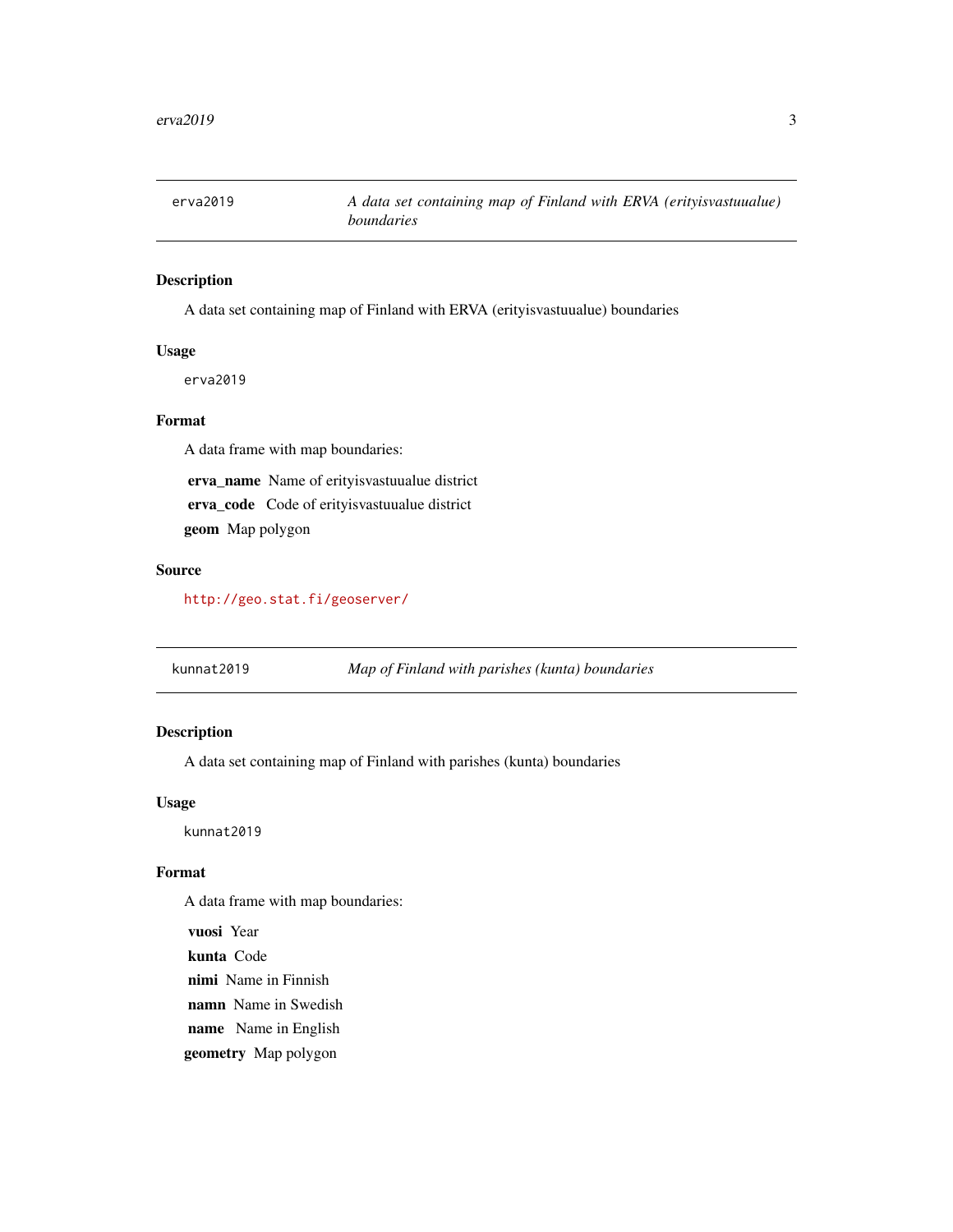# <span id="page-3-0"></span>Source

<http://geo.stat.fi/geoserver/>

| maakunta2019 | A data set containing map of Finland with county (maakunta) bound- |
|--------------|--------------------------------------------------------------------|
|              | aries                                                              |

# Description

A data set containing map of Finland with county (maakunta) boundaries

#### Usage

maakunta2019

# Format

A data frame with map boundaries:

vuosi Year maakunta Code

nimi Name in Finnish

namn Name in Swedish

name Name in English

geometry Map polygon

#### Source

<http://geo.stat.fi/geoserver/>

seutukunnat2019 *Map of Finland with district (seutukunta) boundaries*

# Description

A data set containing map of Finland with district (seutukunta) boundaries

#### Usage

seutukunnat2019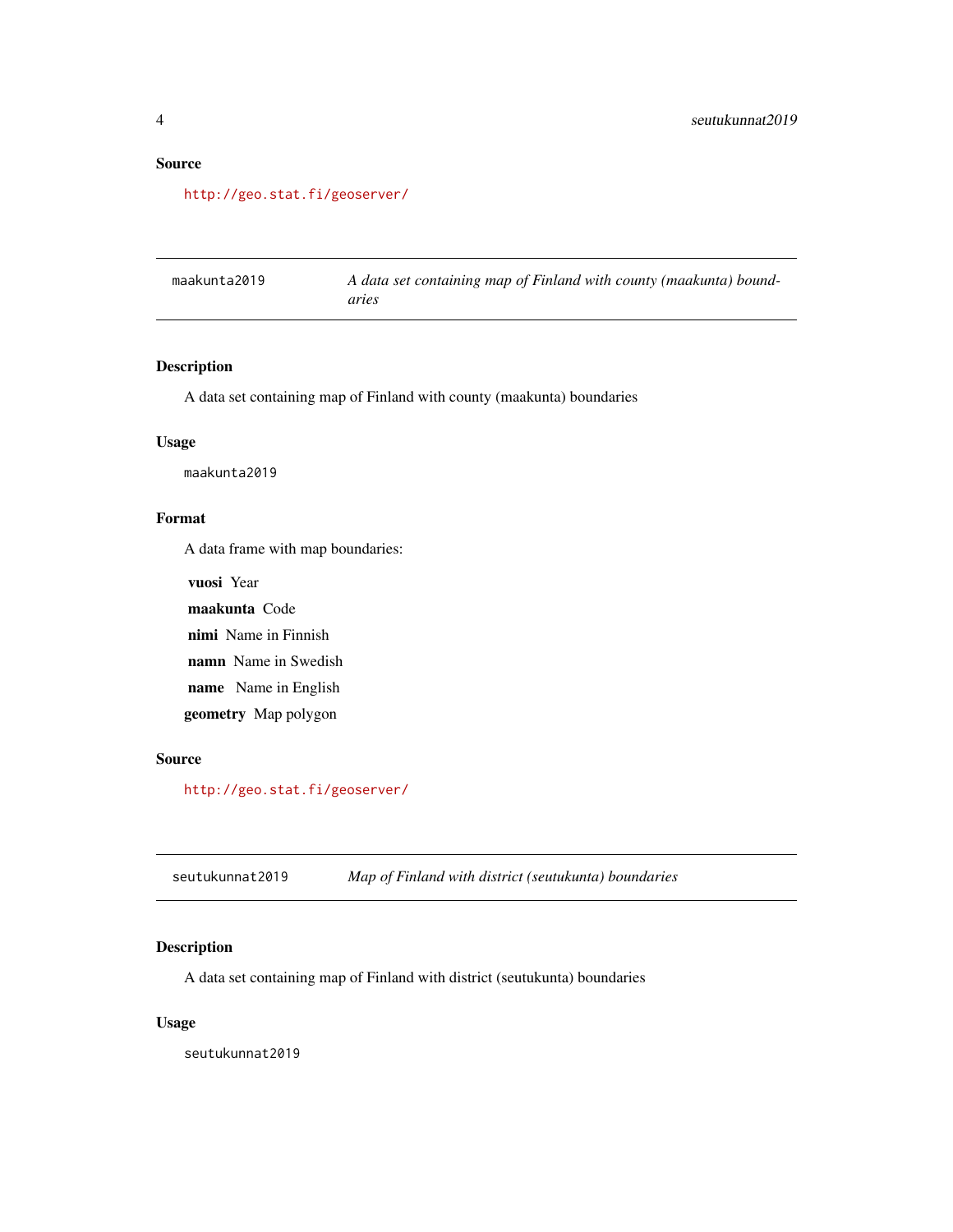#### <span id="page-4-0"></span> $SHP2019$  5

# Format

A data frame with map boundaries:

vuosi Year

seutukunta Code

nimi Name in Finnish

namn Name in Swedish

name Name in English

geometry Map polygon

# Source

<http://geo.stat.fi/geoserver/>

| SHP2019 | A data set containing map of Finland with hospital district (sairaan- |
|---------|-----------------------------------------------------------------------|
|         | <i>hoitopiiri</i> ) <i>boundaries</i>                                 |

# Description

A data set containing map of Finland with hospital district (sairaanhoitopiiri) boundaries

# Usage

SHP2019

# Format

A data frame with map boundaries:

sp\_name Name of hospital district

sp\_code Code of hospital district

geom Map polygon

#### Source

<http://geo.stat.fi/geoserver/>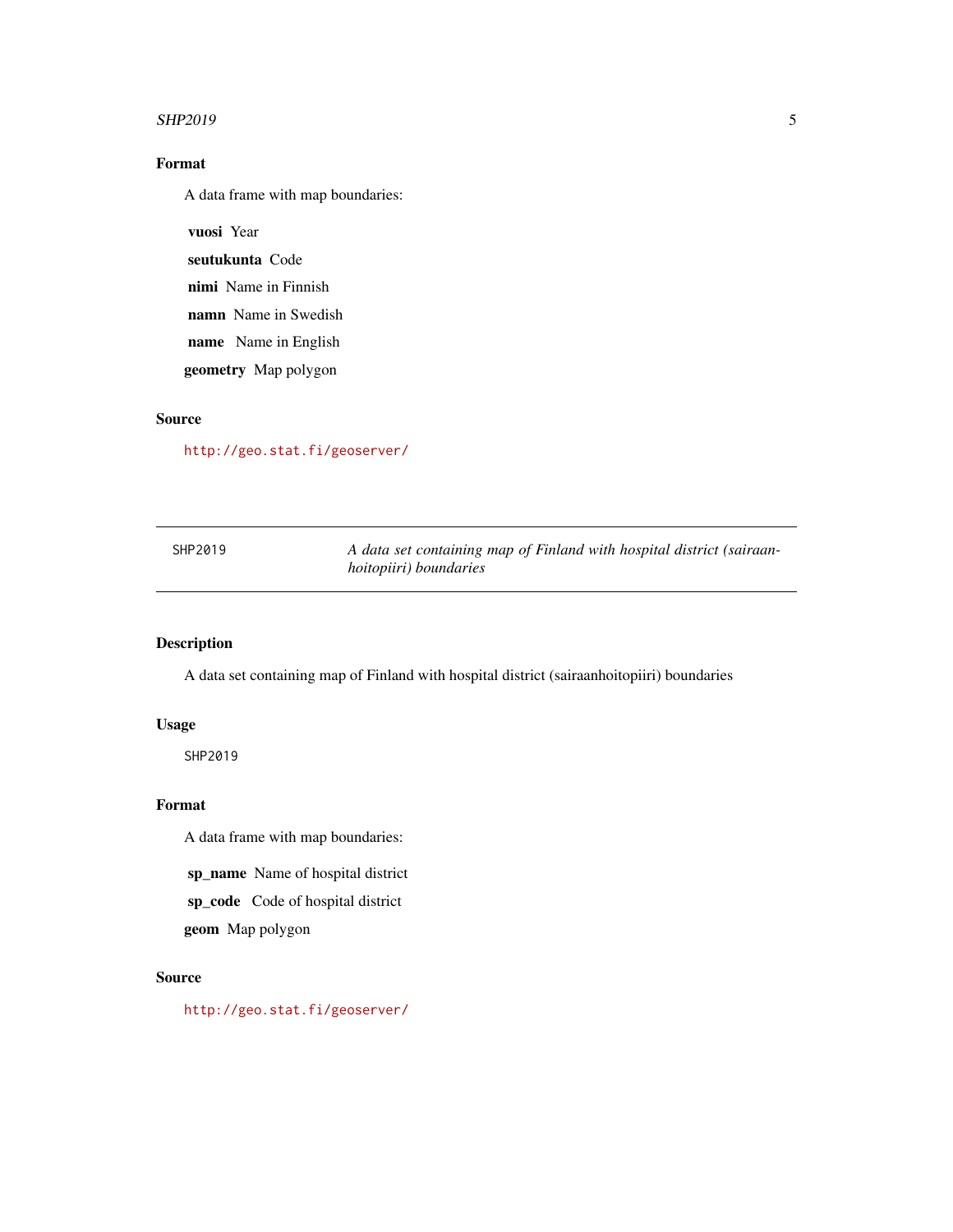<span id="page-5-0"></span>

#### Description

A data set containing map of Finland with regiona (suuralue) boundaries

#### Usage

suuralue2019

#### Format

A data frame with map boundaries:

vuosi Year suuralue Code nimi Name in Finnish namn Name in Swedish name Name in English geometry Map polygon

#### Source

#### <http://geo.stat.fi/geoserver/>

taajama2019 *A data set containing map of Finland with urbanisation category boundaries*

# Description

A data set containing map of Finland with with urbanisation category boundaries

#### Usage

taajama2019

#### Format

A data frame with map boundaries:

kr\_name Name of urbanisation category kr\_code Code of urbanisation category geom Map polygon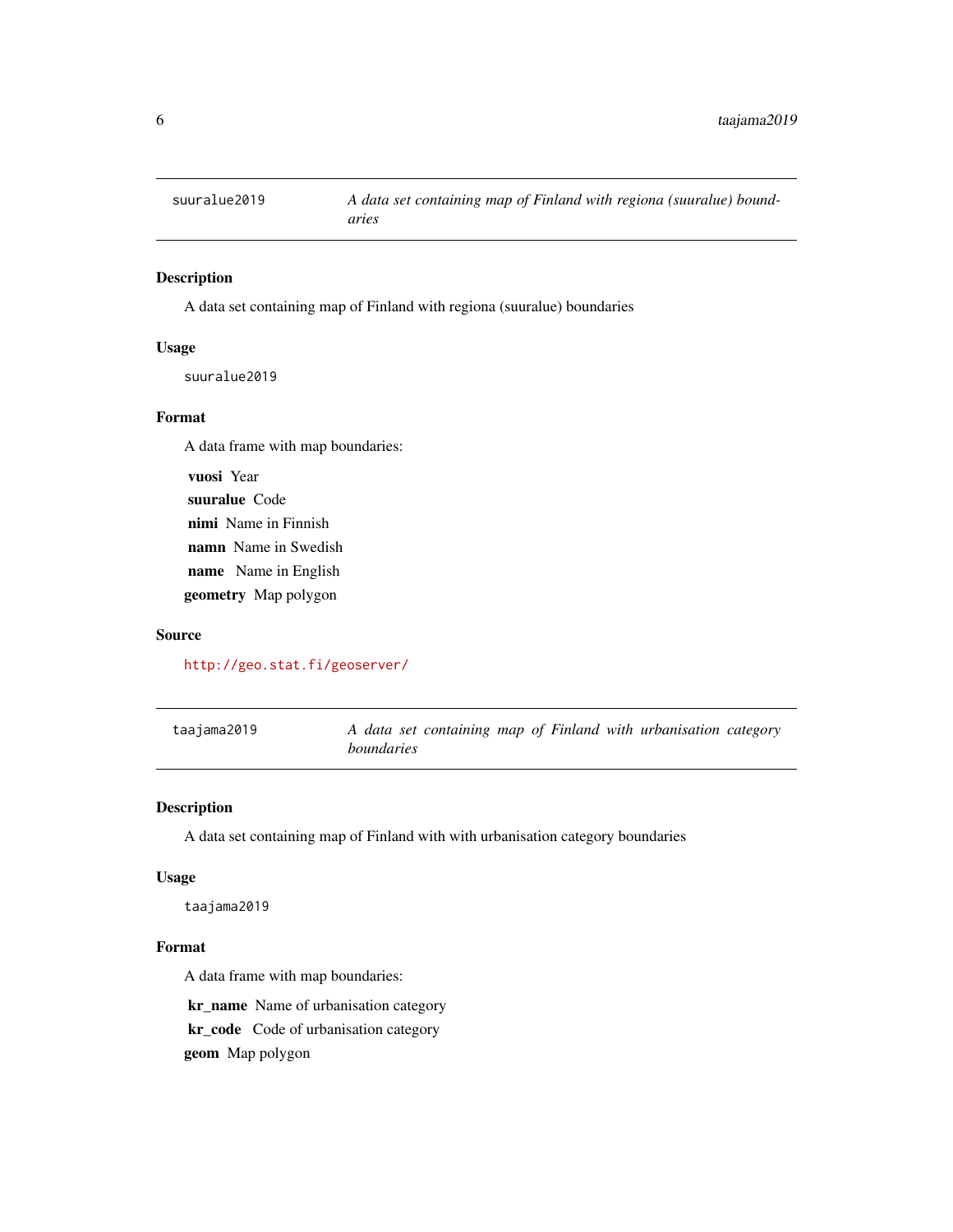# <span id="page-6-0"></span>tyossakayntialue2019 7

# Source

<http://geo.stat.fi/geoserver/>

#### Examples

```
## Not run:
library(ggplot2)
ggplot(taajama2019) +geom_sf(aes(fill = kr_name))+
labs(fill = "Kaupunkimaisuus")+
  theme(legend.title = element_text(size = 6), legend.text = element_text(size=6),
  legend.key.size = unit(10, "pt"),legend.key.width = unit(4,"pt"),
  legend.key.height = unit(4, "pt"),
  legend.position = c(0.22, 0.52)
```
## End(Not run)

tyossakayntialue2019 *A data set containing map of Finland with commuter region (työssäkäyntialue) boundaries*

# Description

A data set containing map of Finland with commuter region (työssäkäyntialue) boundaries

#### Usage

```
tyossakayntialue2019
```
#### Format

A data frame with map boundaries:

vuosi Year

tkalue Code

nimi Name in Finnish

namn Name in Swedish

name Name in English

geometry Map polygon

# Source

<http://geo.stat.fi/geoserver/>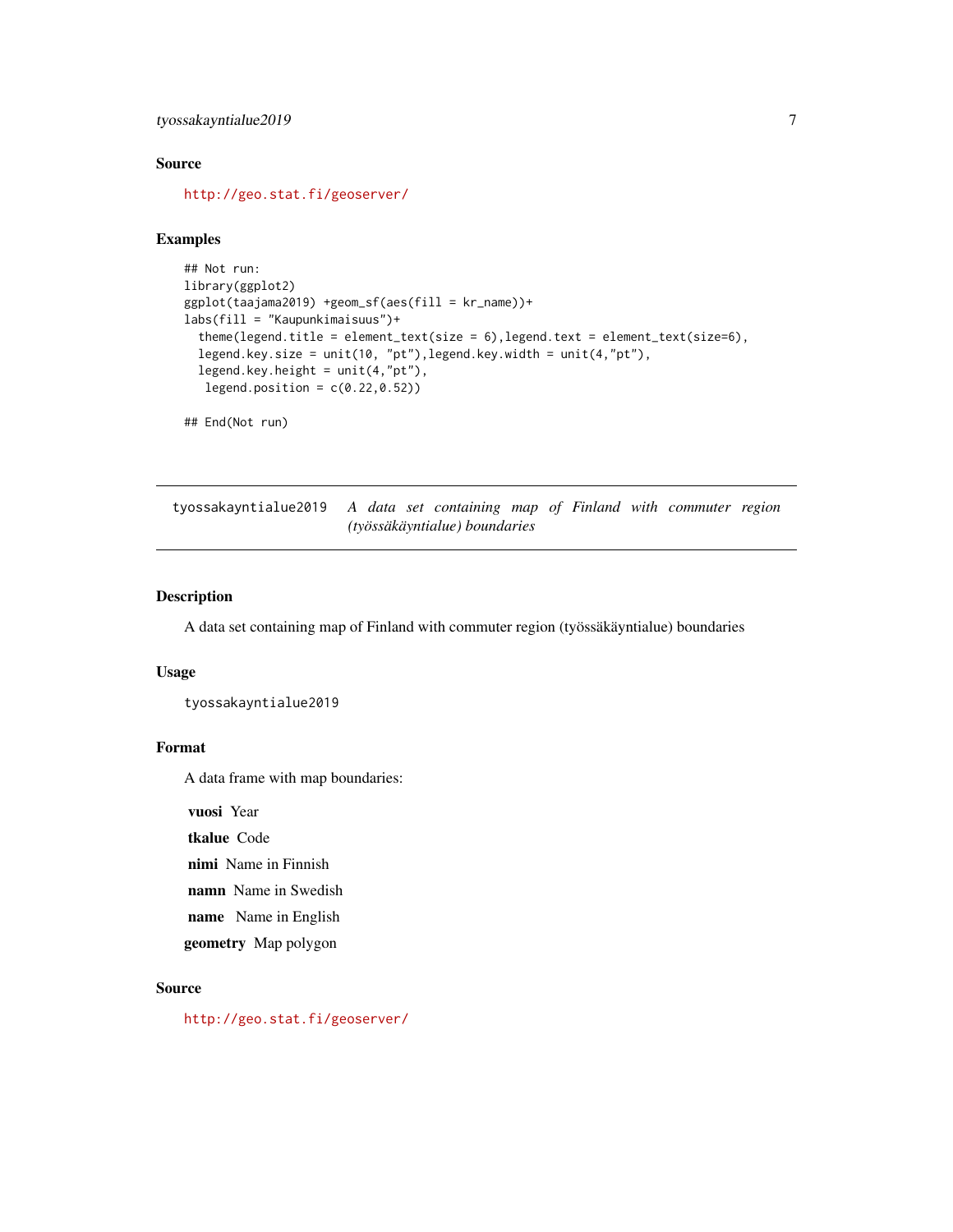<span id="page-7-0"></span>

# Description

A data set containing map of Finland with voting district (vaalipiiri) boundaries

# Usage

vaalipiiri2019

#### Format

A data frame with map boundaries:

va\_name Name of eurbanisation category

va\_code Code of eurbanisation category

geom Map polygon

# Source

<http://geo.stat.fi/geoserver/>